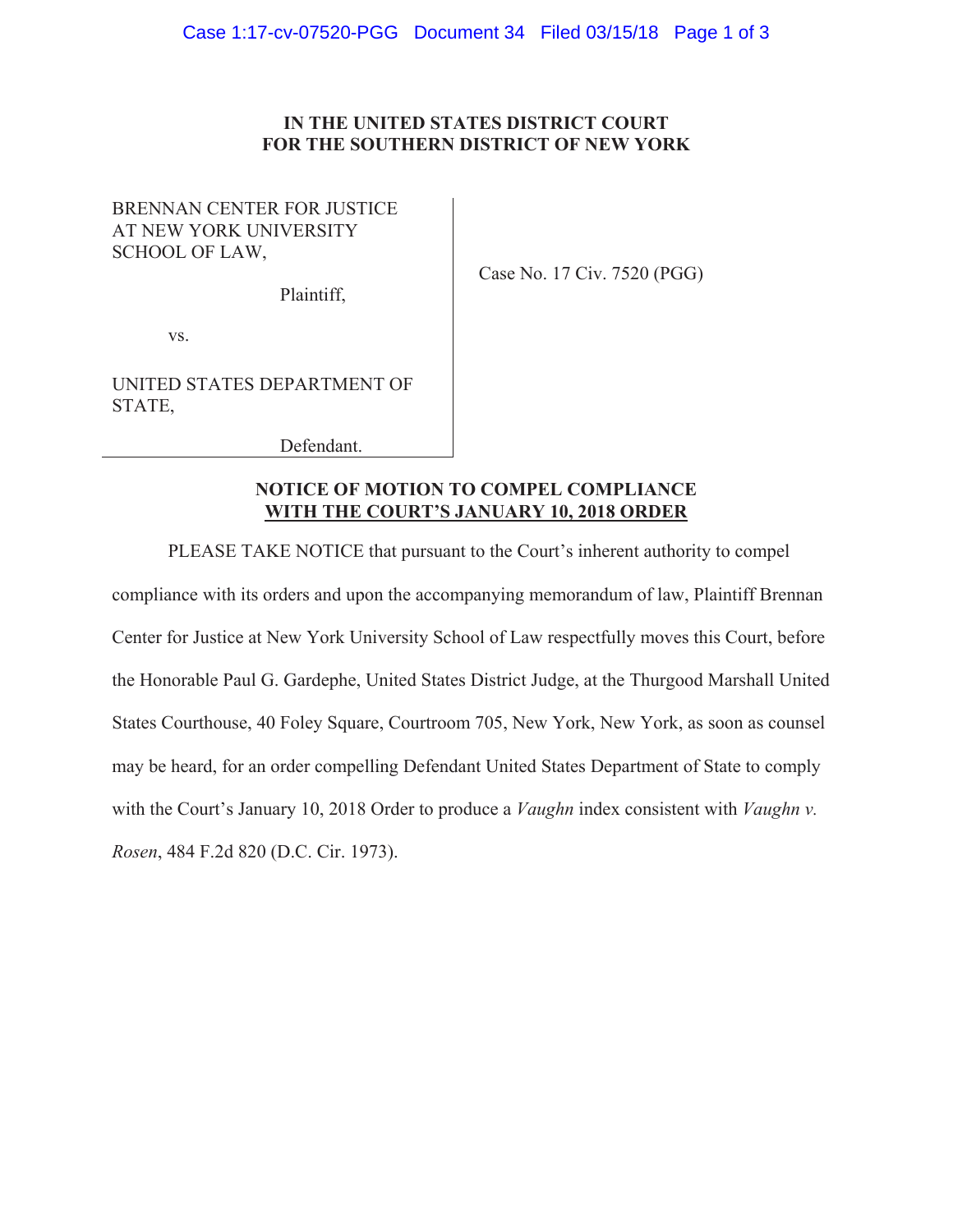### Case 1:17-cv-07520-PGG Document 34 Filed 03/15/18 Page 2 of 3

Dated: New York, New York March 8, 2018

Neil K. Roman COVINGTON & BURLING LLP The New York Times Building 620 Eighth Avenue New York, NY 10018-1405  $(212)$  841-1000  $n$ roman $@$ cov.com

Mark H. Lynch<sup>i</sup> Jaclyn E. Martínez Resly<sup>i</sup> COVINGTON & BURLING LLP One CityCenter 850 Tenth St. NW Washington, DC 20001-4956  $(202)$  662-6000  $mlynch@cov.com$ imartinezresly@cov.com

*i Admitted pro hac vice \* Admitted in New York. Supervised by Richard B. Katskee, a member of the D.C. Bar.* 

Respectfully submitted,

s/Neil K. Roman Neil K. Roman

Johnathan Smith Sirine Shebaya MUSLIM ADVOCATES P.O. Box 66408 Washington, DC 20035  $(202)$  897-1897 johnathan@muslimadvocates.org  $sirine@muslimadvocates.org$ 

Richard B. Katskee<sup>i</sup> Eric Rothschild<sup>i</sup> Andrew L. Nellis<sup>i\*</sup> AMERICANS UNITED FOR SEPARATION OF CHURCH AND STATE 1310 L St. NW, Suite 200 Washington, DC 20005  $(202)$  466-3234 katskee@au.org rothschild@au.org  $n$ ellis@au.org

*Attorneys for Plaintiff Brennan Center for Justice at New York University School of Law*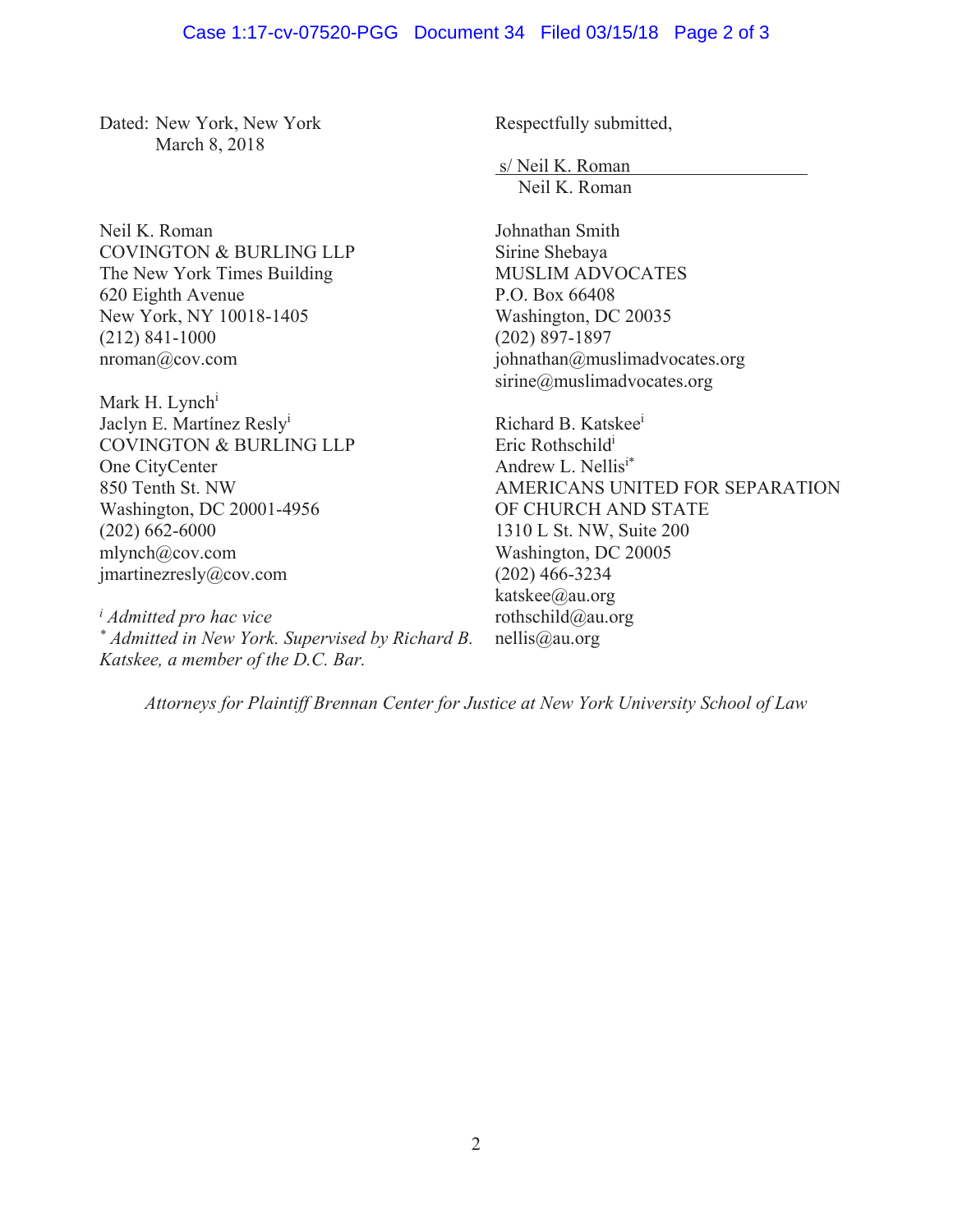#### **CERTIFICATE OF SERVICE**

I hereby certify that on March 8, 2018, in accordance with Judge Gardephe's individual rules of practice for civil cases and the Court's February 28, 2018 Order setting a schedule for this motion, I served the foregoing document and its attachments on the following counsel by email and overnight Federal Express:

Christopher Connolly Assistant U.S. Attorney 86 Chambers Street, 3rd Floor New York, New York 10007 christopher.connolly@usdoj.gov

By:

Jaclyn E. Martínez Resly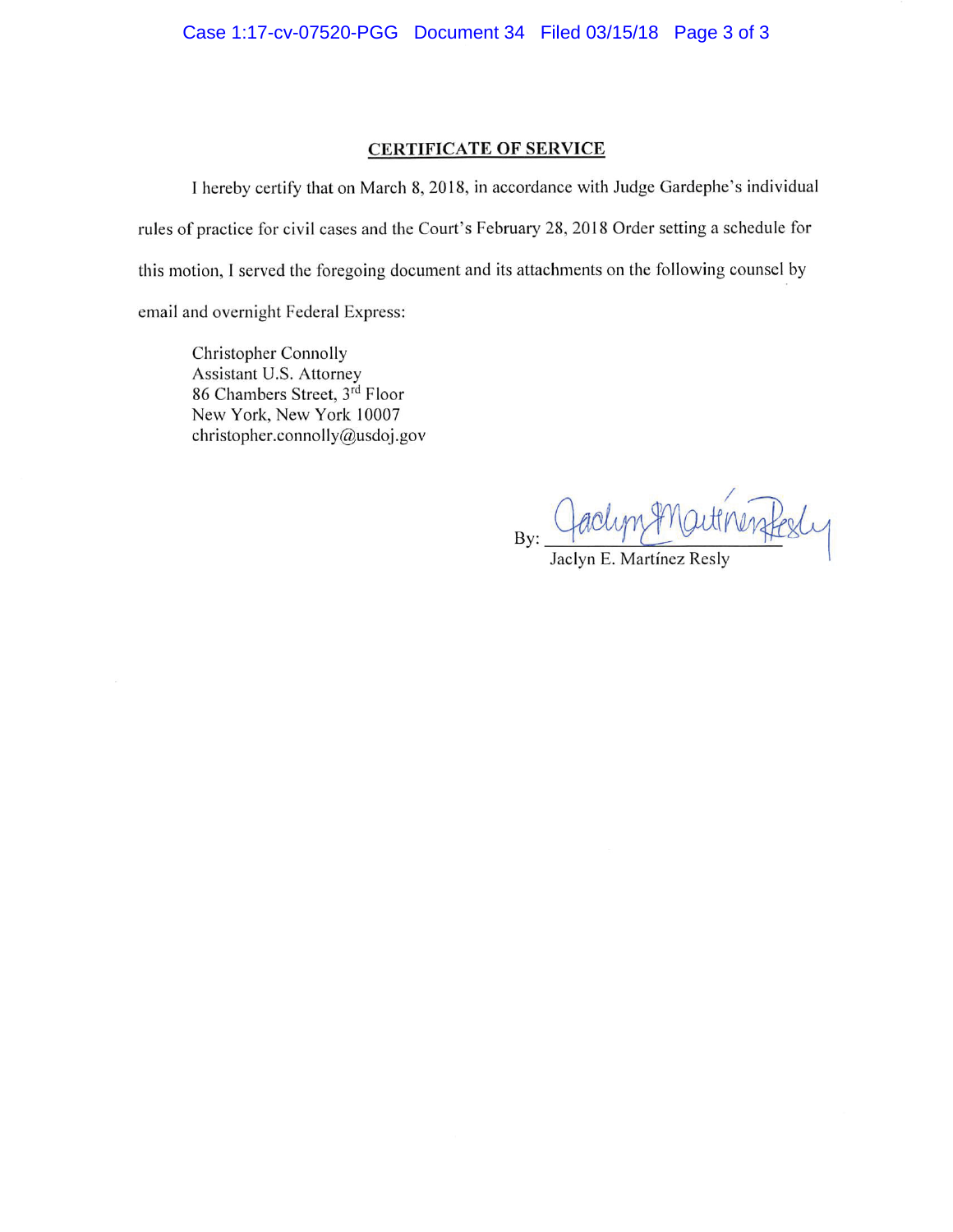## IN THE UNITED STATES DISTRICT COURT FOR THE SOUTHERN DISTRICT OF NEW YORK

# BRENNAN CENTER FOR JUSTICE AT NEW YORK UNIVERSITY SCHOOL OF LAW,

Plaintiff.

Case No. 17 Civ. 7520 (PGG)

VS.

UNITED STATES DEPARTMENT OF STATE.

Defendant.

# **MEMORANDUM OF LAW IN SUPPORT OF PLAINTIFF'S MOTION TO COMPEL COMPLIANCE WITH THE COURT'S JANUARY 10, 2018 ORDER**

Neil K. Roman **COVINGTON & BURLING LLP** The New York Times Building 620 Eighth Avenue New York, NY 10018-1405  $(212)$  841-1000  $nroman@cov.com$ 

Mark H. Lynch<sup>i</sup> Jaclyn E. Martínez Resly<sup>i</sup> COVINGTON & BURLING LLP One CityCenter 850 Tenth St. NW Washington, DC 20001-4956  $(202)$  662-6000  $mlynch@cov.com$ jmartinezresly@cov.com

<sup>i</sup> Admitted pro hac vice \* Admitted in New York. Supervised by Richard B. Katskee, a member of the D.C. Bar.

Johnathan Smith Sirine Shebaya **MUSLIM ADVOCATES** P.O. Box 66408 Washington, DC 20035  $(202)$  897-1897 johnathan@muslimadvocates.org  $sirine@muslimadvocates.org$ 

Richard B. Katskee<sup>i</sup> Eric Rothschild<sup>1</sup> Andrew L. Nellisi\* AMERICANS UNITED FOR SEPARATION OF CHURCH AND STATE 1310 L St. NW, Suite 200 Washington, DC 20005  $(202)$  466-3234 katskee@au.org rothschild@au.org  $nellis@au.org$ 

Attorneys for Plaintiff Brennan Center for Justice at New York University School of Law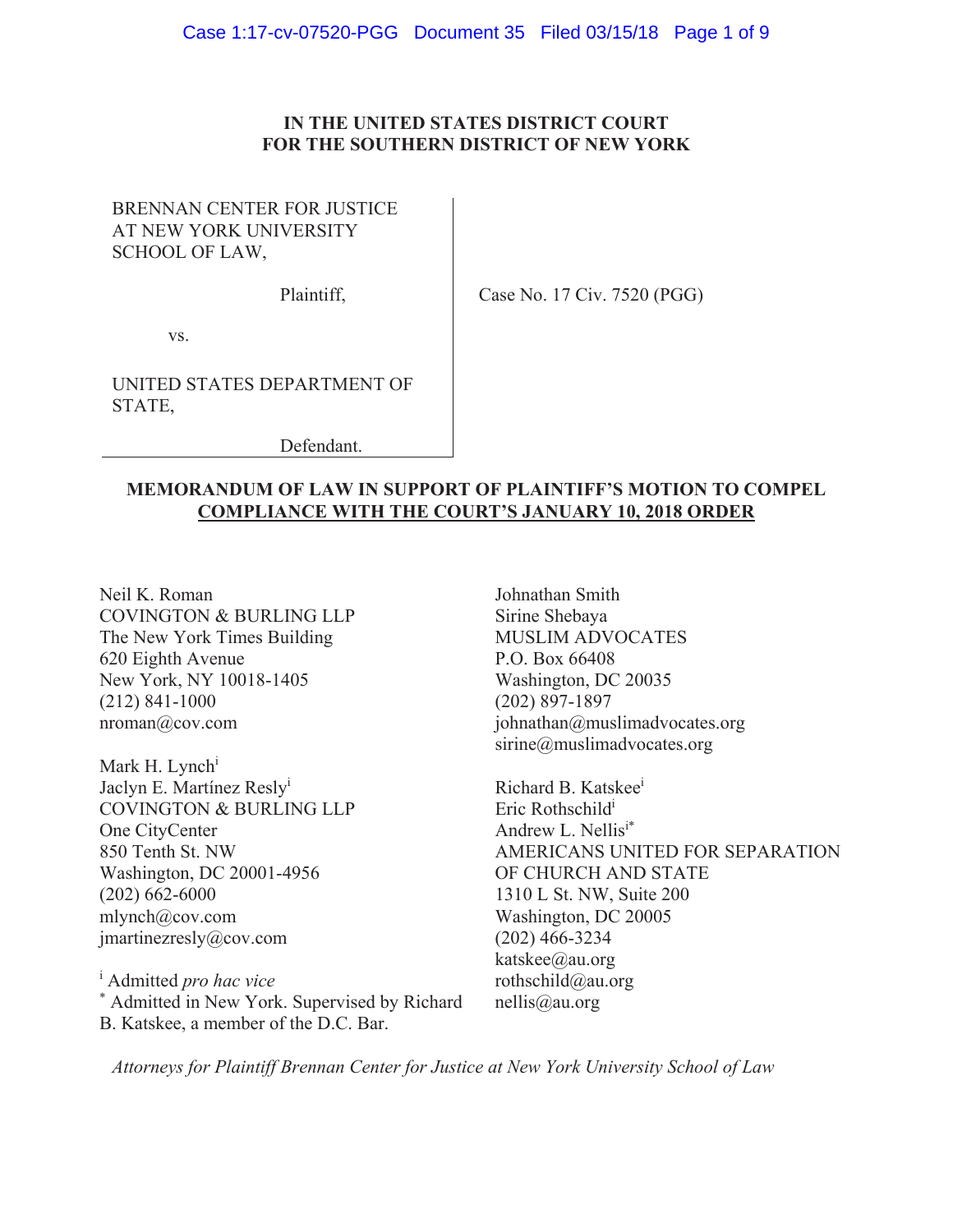#### Case 1:17-cv-07520-PGG Document 35 Filed 03/15/18 Page 2 of 9

Despite this Court's January 10, 2018 Order directing Defendant United States Department of State to produce a declaration consistent with Freedom of Information Act ("FOIA") case law for any portions of responsive documents withheld in this FOIA action, see Dkt. No. 30, Defendant did not do so. Instead, it produced an index with bare descriptions, with no indication of the "Part[s]" of the withheld documents to which the claimed exemptions apply, and devoid of explanation for the applicability of the claimed exemptions. Dkt. No. 31-1. Plaintiff respectfully requests that this Court issue an order directing Defendant, within 10 days, to re-issue its *Vaughn* index or declaration<sup>1</sup> in a manner that complies with the Court's January 10 Order.

#### **BACKGROUND**

This action concerns a FOIA request made in July 2017 to Defendant by Plaintiff that sought, among other things, reports related to President Trump's September 24, 2017 Proclamation entitled "Enhancing Vetting Capabilities and Processes for Detecting Attempted Entry into the United States by Terrorists or Other Public-Safety Threats" (colloquially referred to as the Muslim Travel Ban 3.0). Defendant identified six documents responsive to Plaintiff's FOIA request — namely, the July 9, 2017, and September 15, 2017 reports referenced in President Trump's Proclamation and their associated attachments. See Dkt. No. 26 ¶ 9. But by November 30, 2017 — more than four months after Plaintiff's FOIA request, Defendant had not informed Plaintiff which portions of the responsive documents it would withhold, if any, and on what basis, and had not produced any non-exempt portions of the documents. See Dkt. No. 24

 $<sup>1</sup>$  As FOIA case law makes no distinction between an index and a declaration, this memorandum</sup> too utilizes both terms interchangeably. See, e.g., Halpern v. FBI, 181 F.3d 279, 291 (2d Cir. 1999) (stating "it is the function, not the form, of the index that is important" and using "index" and "affidavit" interchangeably (quoting Keys v. DOJ, 830 F.2d 337, 349 (D.C. Cir. 1987))).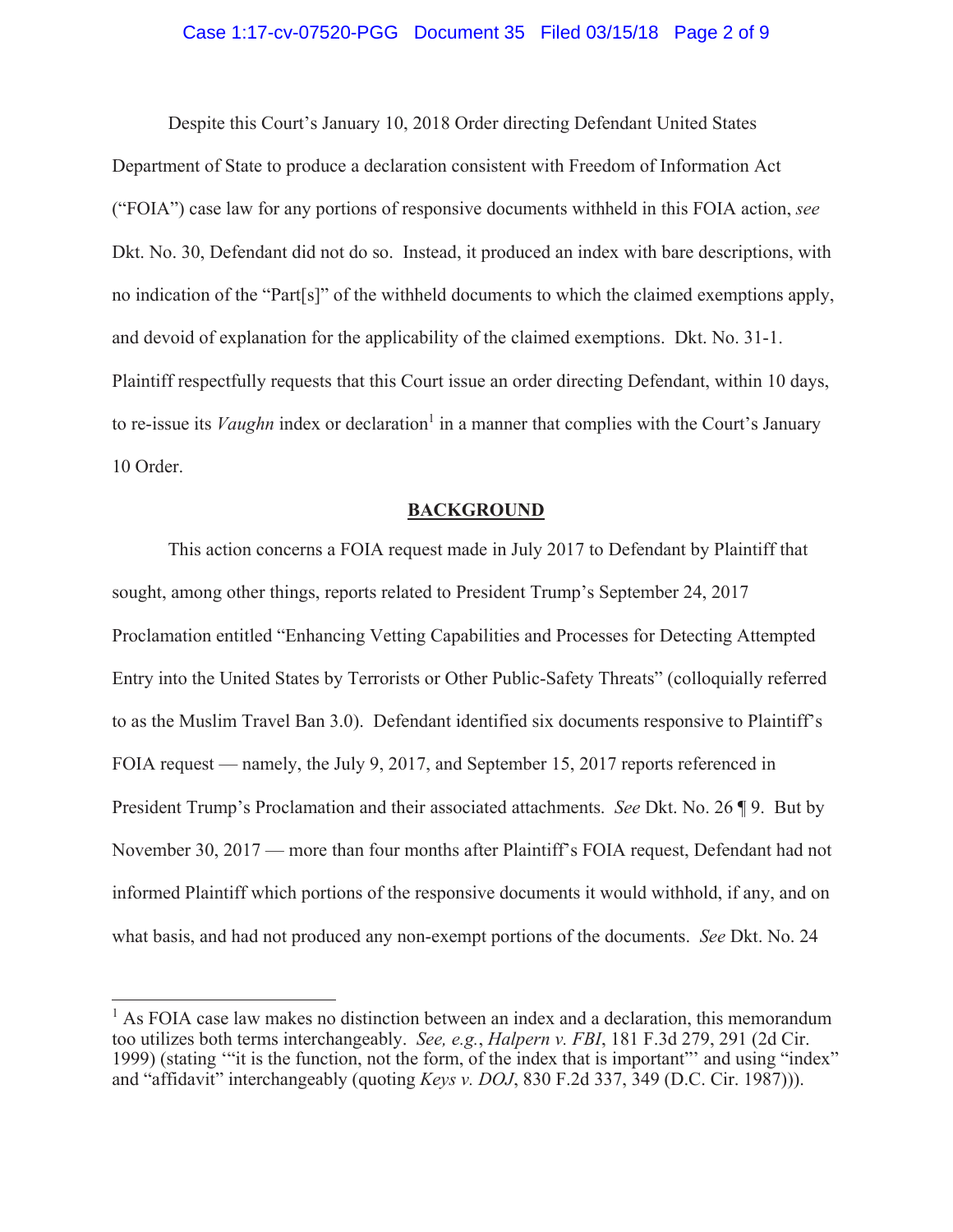#### Case 1:17-cv-07520-PGG Document 35 Filed 03/15/18 Page 3 of 9

 $\P$  2.<sup>2</sup> Plaintiff was thus forced to seek relief from the Court to expedite the action pursuant to the Civil Priorities Act, 28 U.S.C. § 1657(a). See Dkt. No. 22. The Court granted the motion on January 10, 2018. Dkt. No. 30.

The Court's January 10 Order expedited the action by requiring Defendant, by February 9, 2018, to produce to Plaintiff the non-exempt portions of the responsive documents and, at the same time, to produce to Plaintiff an index of the portions withheld or redacted pursuant to claimed FOIA exemptions. See id. The Court explained that such indices are "necessary" because "only the agency knows the exact nature of the documents being withheld, and the party seeking to obtain documents usually can only speculate on their contents." Id. at 11 (citing *Brown v. FBI*, 658 F.2d 71, 73-74 (2d Cir. 1981)) (alterations omitted). "[T] or restore the adversarial balance needed to allow the [C] ourt to reach a just and fair result," the Court explained, the proper "procedure" is to "require | agencies to itemize and index the documents requested, segregate their disclosable and non-disclosable portions, and correlate each nondisclosable portion with the FOIA provision which exempts it from disclosure." *Id.* at 10-11 (citing Brown, 658 F.2d at 74 and Ferguson v. FBI, 722 F. Supp. 1137, 1144 (S.D.N.Y. 1989)).<sup>3</sup> Consistent with these principles, the Court ordered Defendant to produce an index in a manner that complied with *Vaughn v. Rosen*, 484 F.2d 820 (D.C. Cir. 1973), the seminal case regarding FOIA indices. See Dkt. No. 30, at 16-17.

<sup>&</sup>lt;sup>2</sup> At that point, Defendant had not yet even informed Plaintiff that it had conducted a search or how many documents it had identified as responsive. See Dkt. No. 26-1 (dated Dec. 5, 2017).

 $3$  The Court also explained that it was necessary for Defendant to produce the *Vaughn* index prior to summary-judgment briefing because otherwise "it would be unfair to allow Defendant months to prepare its case and then force Plaintiff to formulate its entire case within the short time it would have to respond to that motion." Dkt. No. 30, at 16 (citing Providence Journal Co. v. U.S. Dep't of Army, 769 F. Supp. 67, 69 (D.R.I. 1991)) (alterations omitted).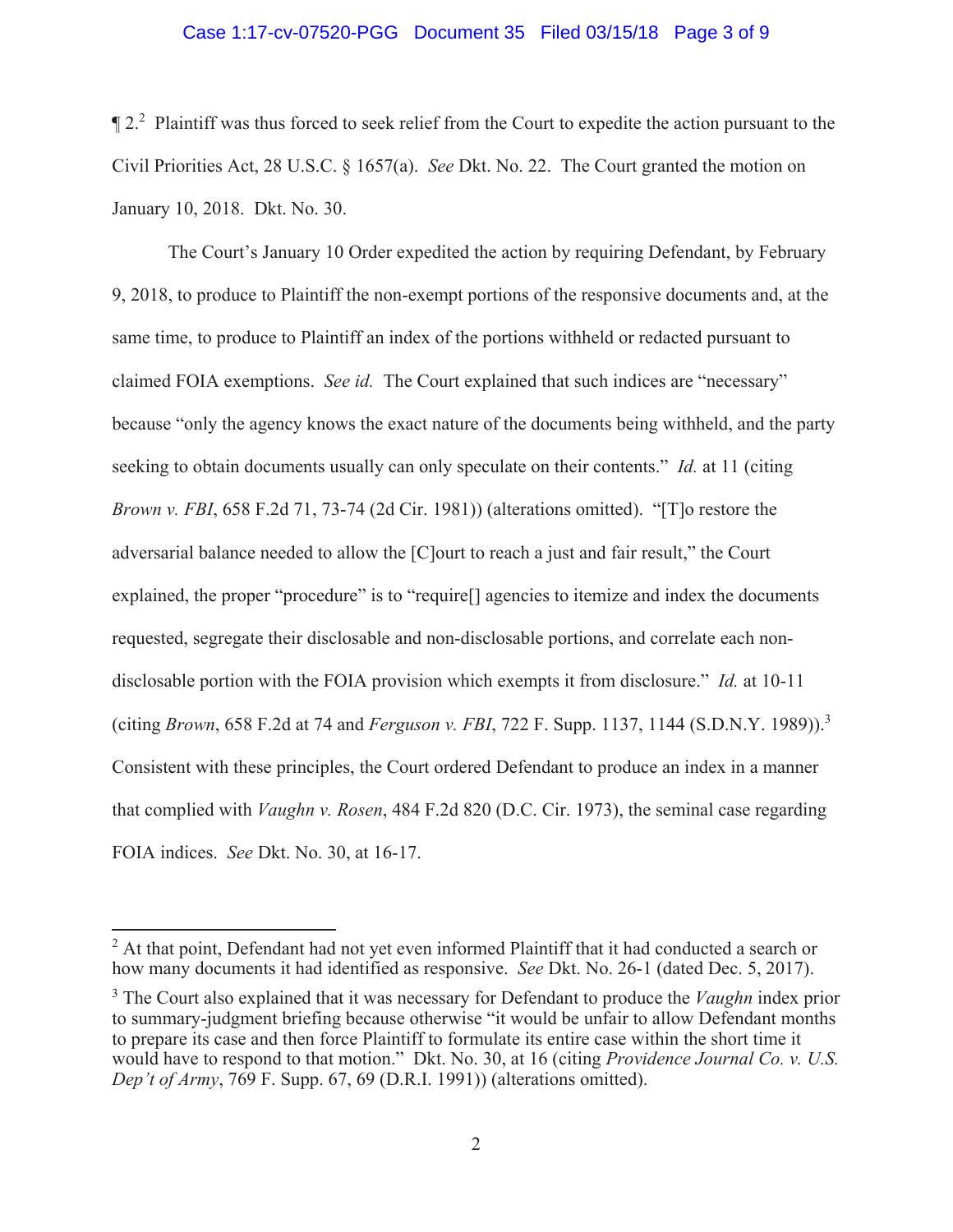#### Case 1:17-cv-07520-PGG Document 35 Filed 03/15/18 Page 4 of 9

On February 9, 2018, Defendant produced an index purporting to apply to all six responsive documents. See Dkt. No. 31-1. The index comprises five entries<sup>4</sup> with the following information provided for each entry: "State Department Identifier," "Document Description," "Date," "Pages," and a list of the FOIA exemptions that purportedly apply "in Full" and "in Part." See id. The information in the "Document Description" column only references whether the document is a report, memorandum, or attachment and provides a short topic description. See id. And the list of exemptions applicable to "Part[s]" of the documents is not correlated to those parts. See id. Finally, no explanation is given as to why those exemptions purportedly apply. See id.

#### **ARGUMENT**

This Court has inherent authority to enforce its orders. See, e.g., Degen v. United States, 517 U.S. 820, 827 (1996); Roach v. T.L. Cannon Corp., No. 3:10-CV-0591 TJM/DEP, 2012 WL 2178924, at \*3 (N.D.N.Y. May 15, 2012), *adopted by* 2012 WL 2178919 (N.D.N.Y. June 13, 2012). The Court has already held that a *Vaughn* index is appropriate and that it is needed at this juncture — before summary judgment. See Dkt. No. 30, at 15-16. Thus, the only question at issue here is whether Defendant's index complies with *Vaughn v. Rosen*, as the Court previously ordered. See id. at 16. It plainly does not.

In *Vaughn*, the U.S. Court of Appeals for the D.C. Circuit fashioned what would hence be known as a *Vaughn* index to combat the practice of the government attempting to justify its withholdings by simply describing the purportedly relevant exemptions and then "aver[ring] that the factual nature of the information is such that it falls under one of the exemptions." 484 F.2d

 $4$  The first entry seemingly refers to two separate documents  $-$  C06476508 and C06476510. See Dkt. No. 31-1, at 1.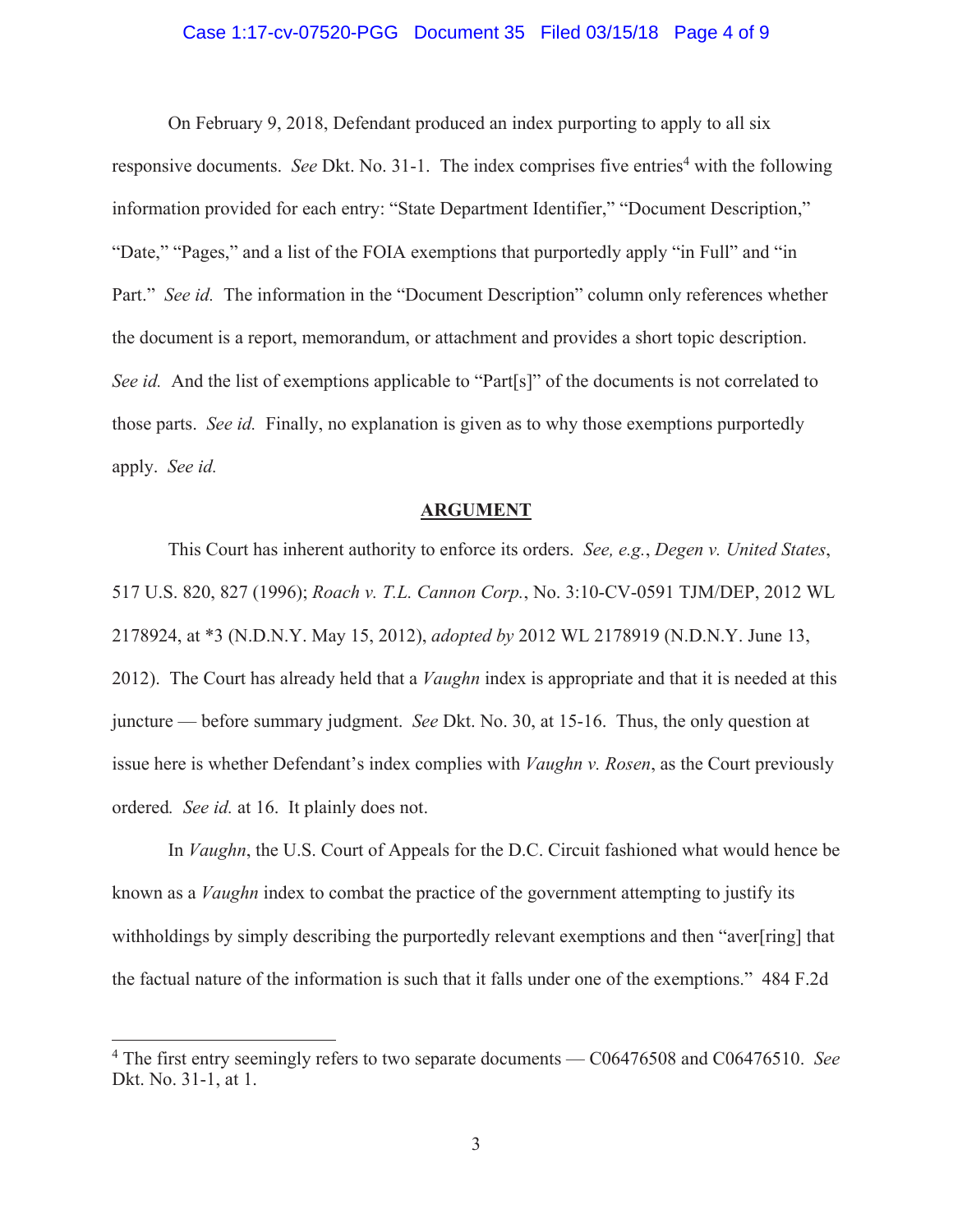#### Case 1:17-cv-07520-PGG Document 35 Filed 03/15/18 Page 5 of 9

at 825-26. That practice, the Court explained, leaves the opposing party "comparatively helpless" to controvert this characterization" and is at odds with the goal of the FOIA "to provide the maximum access consonant with the ... liberal disclosure requirement." *Id.* at 823, 826  $\&$  n.11 (citations omitted). Accordingly, an index or declaration cannot be "conclusory and generalized" but "require[s] a relatively detailed analysis in manageable segments." *Id.* at 826. The index should also "correlate statements made in the Government's refusal justification with the actual portions of the document [s]." *Id.* at 827.

Consistent with *Vaughn v. Rosen*, the U.S. Court of Appeals for the Second Circuit has held that indices "are required to describe in reasonably specific terms the nature of the documents and the justification for nondisclosure." Halpern v. FBI, 181 F.3d 279, 285 (2d Cir. 1999). This means that indices that "give<sup>[]</sup> no contextual description either of the documents subject to redaction or of the specific redactions made to the various documents" are insufficient. *Id.* at 293. And "explanations [that] read more like a policy justification" for the exemption and "barely pretend<sup>[]</sup> to apply the terms of that [exemption] to the specific facts of the documents at hand" are also not "reasonably specific" and are thus deficient. *Id.* Instead, what is required under *Vaughn* and its progeny are "itemized descriptions of the context out of which specific redactions are made." *Id.* at 294.<sup>5</sup>

<sup>&</sup>lt;sup>5</sup> The Second Circuit accordingly held sufficient explanations that described the type of information redacted from records pursuant to Exemptions  $7(C)$  and  $(D)$ , but held insufficient explanations of redactions under Exemption 1 that were more akin to policy justifications about the importance of protecting national security instead of "fact-specific justification[s]" for the specific redactions. Compare Halpern, 181 F.3d at 296-300 (holding sufficient 7(C) explanations for redactions of "the names, initials, identifying information, and personal information" of six categories of persons and 7(D) explanations for "the identities of and information provided by" two categories of entities or persons (and listing examples)), with id. at 293-94, 300-01 (appendix providing examples of policy justifications for national-security redactions under Exemption 1, divorced from factual context of at-issue records).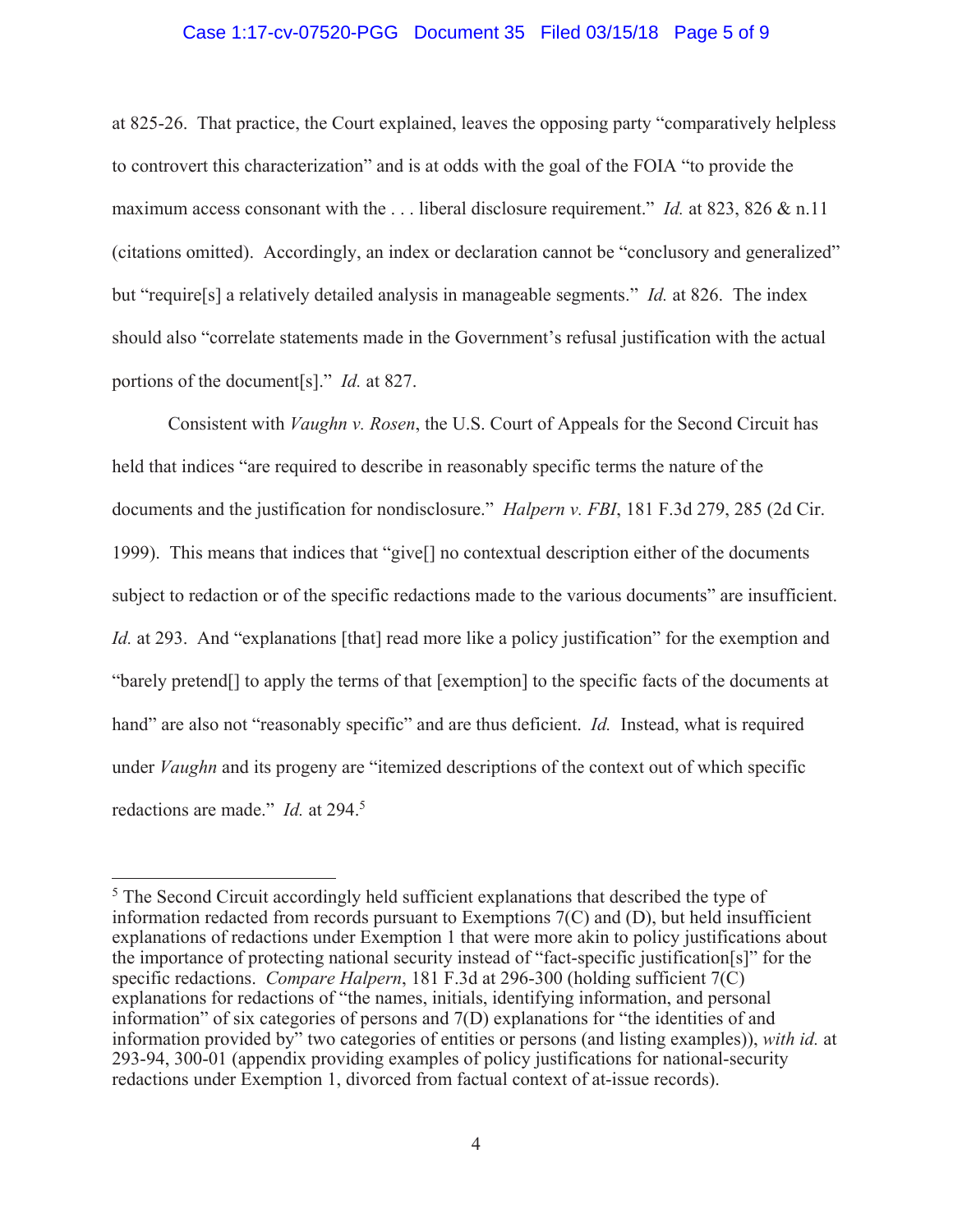#### Case 1:17-cv-07520-PGG Document 35 Filed 03/15/18 Page 6 of 9

Here, Defendant has utterly failed to comply with *Vaughn* and its progeny. "[T]he hallmark test" of an adequate *Vaughn* index "is that the requester and the trial judge be able to derive from the index a clear explanation of why each document or portion of a document withheld is putatively exempt from disclosure." Ajluni v. FBI, No. 94-CV-325, 1996 WL 776996, at \*3 (N.D.N.Y. July 16, 1996) (quoting *Davin v. DOJ*, 60 F.3d 1043, 1050 (3d Cir. 1995)) (internal quotation marks omitted). This is not the case here. The overarching problem is that Defendant's index is conclusory; it simply lists the claimed exemptions without explaining the factual basis for their application or the specific portions of the documents to which the exemptions correspond. See Dkt. No. 31-1. Such a tactic is impermissible, as it ignores *Vaughn's* instruction to provide a written justification for the withholding, "correlate" that justification "with the actual portions of the document[s]," and thus provide "a relatively detailed analysis in manageable segments." *Vaughn*, 484 F.2d at 826-27; see also, e.g., Church of Scientology Int'l v. DOJ, 30 F.3d 224, 230-31 (1st Cir. 1994) (rejecting Vaughn index where "multiple exemption numbers are noted beside many entries, without any correlation between a particular exemption and the sections of the document to which it relates"). Neither does it comply with *Halpern*, as it provides no "contextual description . . . of the specific [withholdings]" to demonstrate that they "logically fall[] within the claimed exemption[s]." Halpern, 181 F.3d at 291, 293 (citation omitted).

Moreover, the topical descriptions of the documents are inadequate, as they are not distinct, see Dkt. No. 31-1 (C06476508 and C06476510 described together) and because they "fail[] to identify relevant information such as the ... [specific] author [of the documents], and ... the recipient(s)." *Defs. of Wildlife v. U.S. Border Patrol*, 623 F. Supp. 2d 83, 88 (D.D.C. 2009). Such information is necessary for the Plaintiff and the Court to assess the viability of at

 $\mathfrak{S}$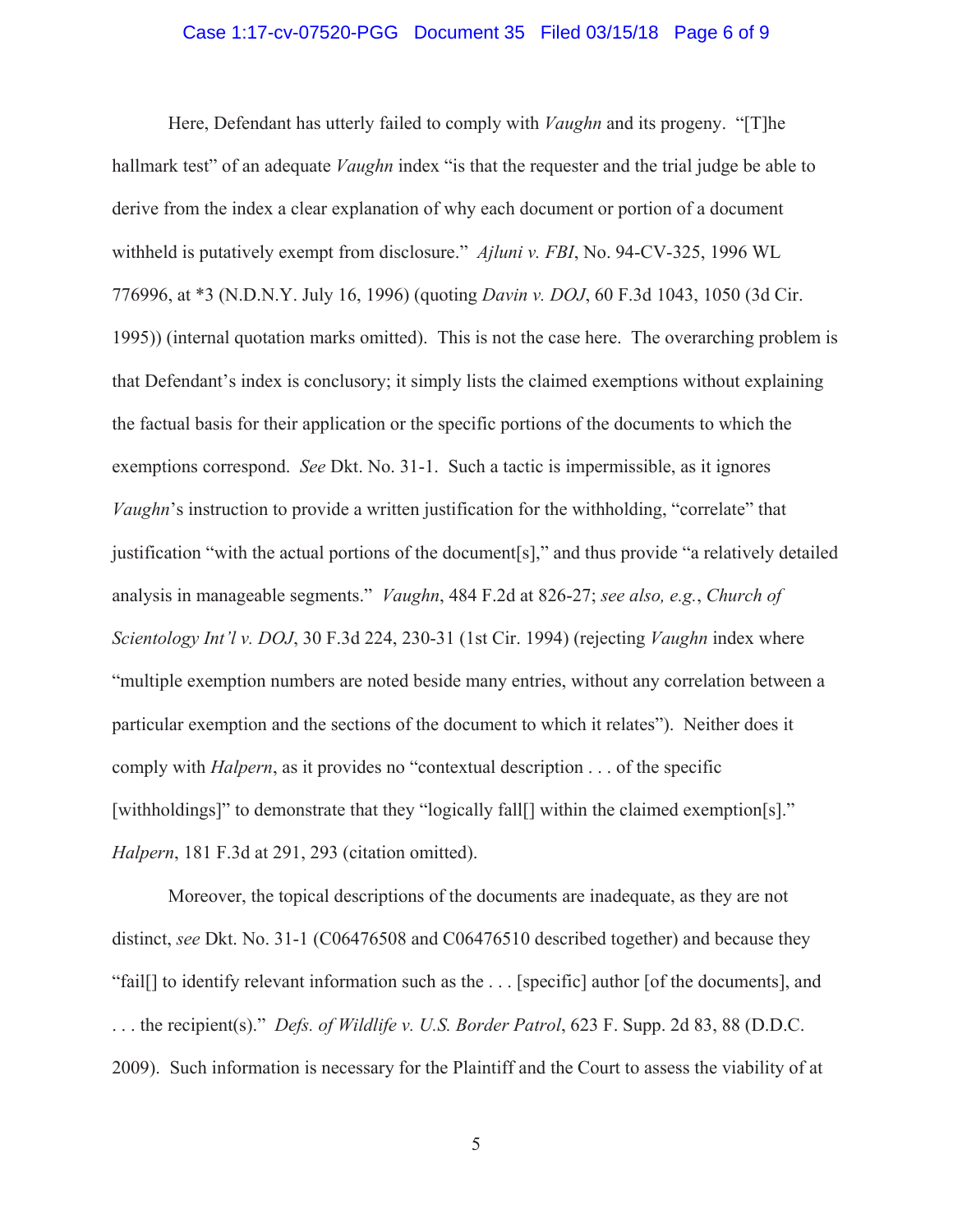#### Case 1:17-cv-07520-PGG Document 35 Filed 03/15/18 Page 7 of 9

least the claimed presidential-communications privilege, see, e.g., ACLU v. DOJ, 15 Civ. 1954 (CM), 2016 WL 889739, at \*3-4 (S.D.N.Y. Mar. 4, 2016) (presidential-communications privilege waived by disclosure to third parties). As the Ninth Circuit has explained, "the [government] must bear in mind that the purpose of the index is not merely to inform the requester of the agency's conclusion that a particular document is exempt from disclosure under one or more of the statutory exemptions, but to afford the requester an opportunity to intelligently advocate release of the withheld documents and to afford the court an opportunity to intelligently judge the contest." Wiener v. FBI, 943 F.2d 972, 979 (9th Cir. 1991). Defendant's Vaughn index makes it impossible to do that here.

Last, Defendant is not excused from its *Vaughn* obligations because it claims that a single exemption applies to each responsive record. See Dkt. No. 31-1 (presidential-communications privilege (Exemption 5) allegedly bars each record in full). As noted above, the presidentialcommunications privilege, like all privileges, is waivable on a document-by-document basis, see In re Sealed Case, 121 F.3d 729, 741 (D.C. Cir. 1997), and Exemption 5, for which the privilege is invoked, must (like all exemptions) be construed narrowly, with doubts resolved in favor of disclosure, see Halpern, 181 F.3d at 287 (citing FLRA v. U.S. Dep't of Veterans Affairs, 958 F.2d 503, 508 (2d Cir. 1992)). Indeed, the *Vaughn* Court itself imposed its detailed indexing requirements even though the government contended that documents were wholly exempt pursuant to three exemptions. See Vaughn, 484 F.2d at 827.

Neither are the requirements of *Vaughn v. Rosen* obviated because Defendant may wish to seek in camera review of the documents. See Wiener, 943 F.2d at 979 ("In camera review of the withheld documents by the court is not an acceptable substitute for an adequate Vaughn index."). One of the purposes of a *Vaughn* index is to make *in camera* review a last resort. See

6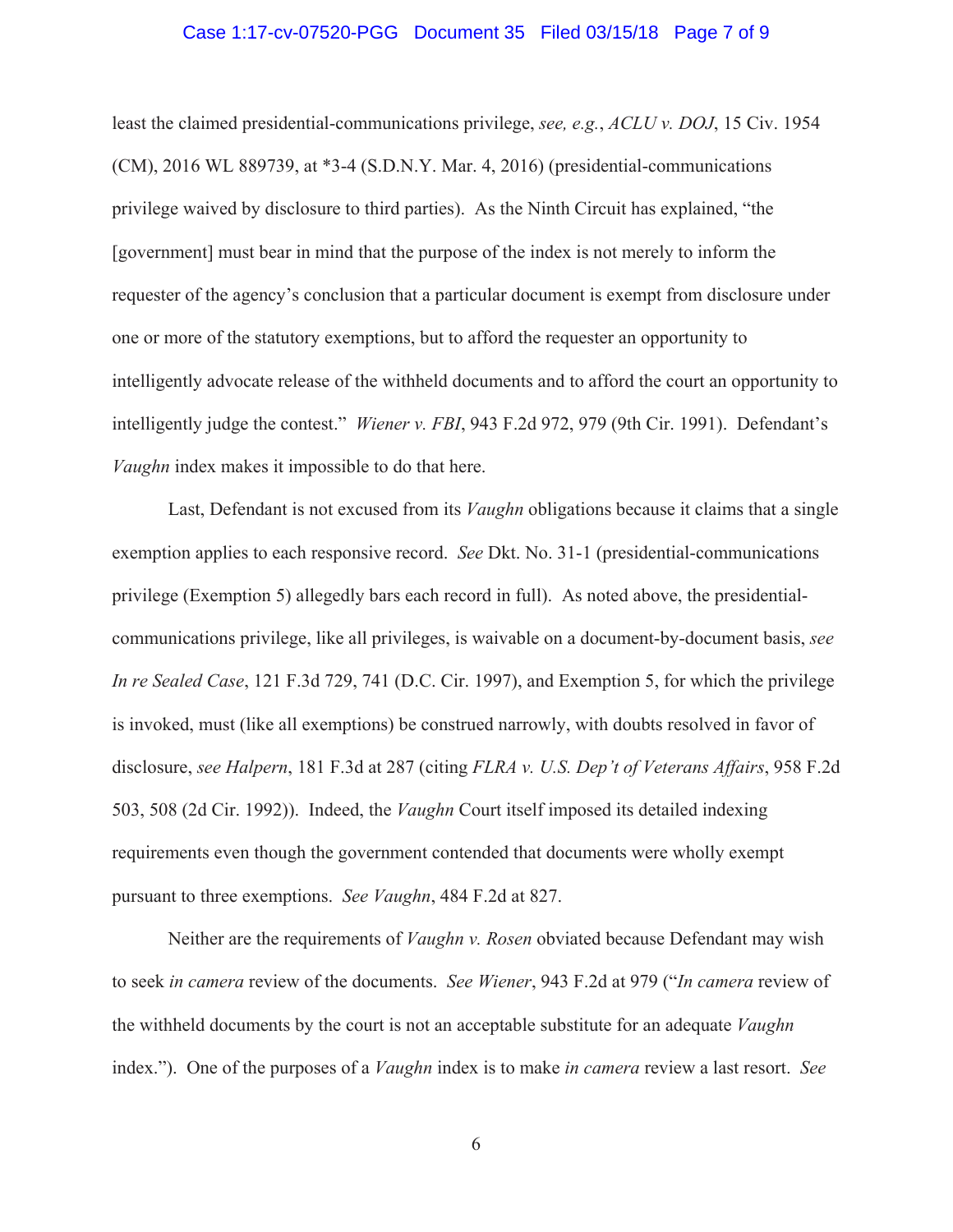#### Case 1:17-cv-07520-PGG Document 35 Filed 03/15/18 Page 8 of 9

Halpern, 181 F.3d at 294 ("What a district court needs from the government, in a Vaughn affidavit, is information that is not only specific enough to obviate the need for an in camera review, but that also enables the court to review the agency's claimed redactions without having to pull the contextual information out of the redacted documents for itself."). And, consistent with the FOIA's "preference for the fullest possible agency disclosure" so that "Americans know what their government is doing," Dkt. 30, at 7-8 (citations omitted), "resort to *in camera* review is appropriate only after the government has submitted as detailed public affidavits and testimony as possible," Wiener, 943 F.2d at 979. It is clear that Defendant has not done that  $here.<sup>6</sup>$ 

Accordingly, this Court should exercise its inherent power to enforce its previous directive that Defendant produce a *Vaughn* index compliant with FOIA case law.

#### **CONCLUSION**

For the foregoing reasons, the Court should grant Plaintiff's motion and direct Defendant to re-issue a compliant *Vaughn* index to Plaintiff within 10 days.

<sup>&</sup>lt;sup>6</sup> Contrary to Defendant's suggestion, Plaintiff does not assert that, on summary judgment, Defendant is limited to defend itself solely based on the *Vaughn* index. See Dkt. No. 31, at note 1.